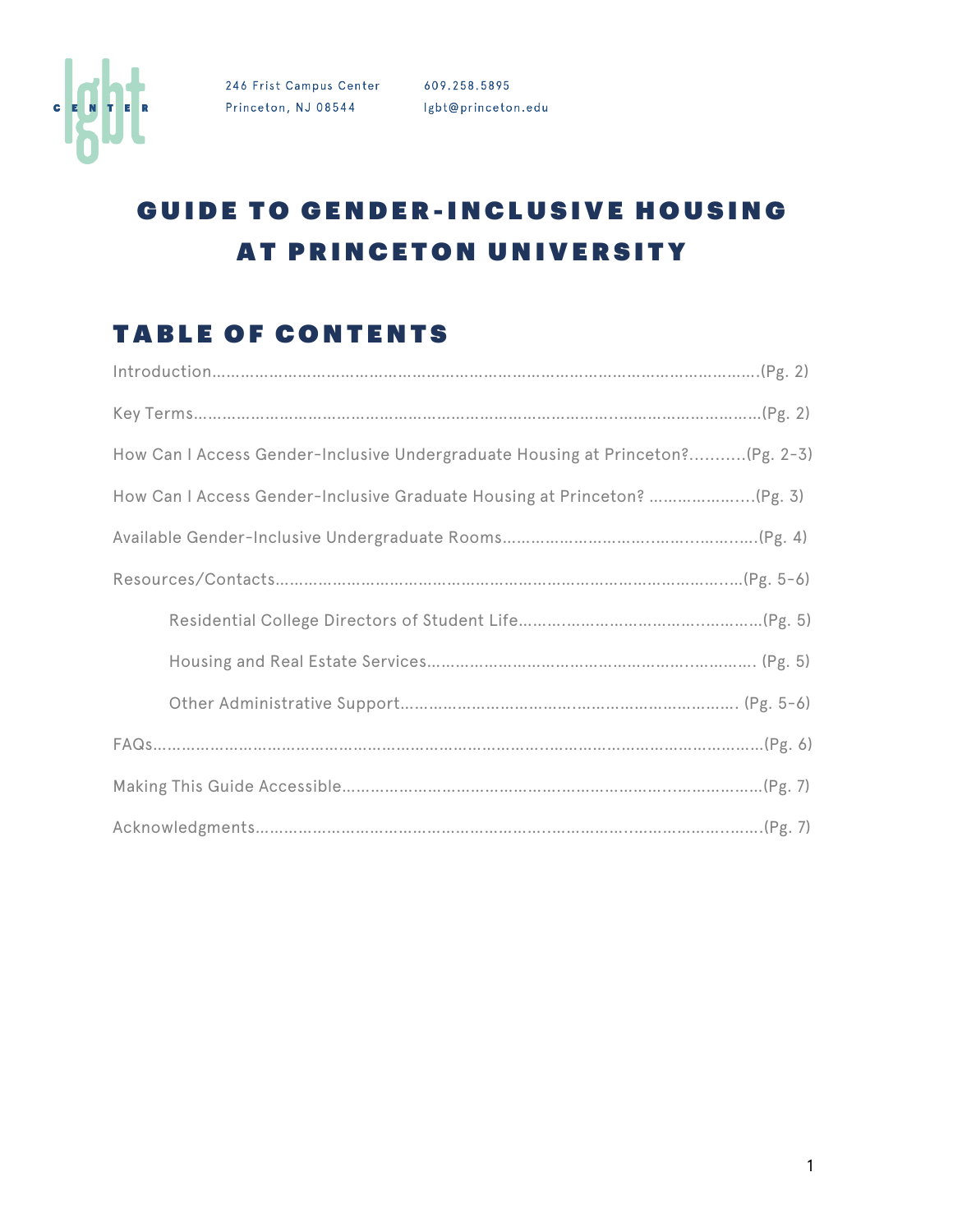#### INTRODUCTION

This document is meant as a functional guide for students seeking gender-inclusive housing. We hope to provide some clarity for all students on this matter, and for trans and non-binary students in particular.

The LGBT Center, the Trans Advisory Committee and Housing are working in partnership to clarify and communicate the process of applying for gender-inclusive housing and to engage other campus stakeholders to discuss future gender-inclusive housing policy changes. This guide is a first step in more broadly communicating what the policies and processes are for obtaining gender-inclusive housing.

### KEY TERMS

"Gender-inclusive housing"\* – multiple person occupancy housing that is permitted to accommodate students of different genders.

"Residential College housing" – where all freshman and sophomores live, as well as some juniors and seniors, who can live in one of the three four-year residential colleges.

"Upperclass housing" – junior and senior housing located outside of the four-year residential colleges. Upperclass dorms are mainly located along University Place and Elm Drive, and also include the Spelman apartments.

\*"Gender-inclusive housing" is the term we use for this guide, as it is the primary way that the University has historically referred to such multi-gender housing.

Other applicable terms include "gender-affirmative housing" and "gender-neutral housing."

# HOW CAN I ACCESS GENDER - INCLUSIVE UNDERGRADUATE HOUSING AT

#### PRINCETON?

The way that rooms qualify as gender-inclusive housing is by using an "n+1" standard, or in other words, housing that contains at least one more room than it does occupants (i.e. a 4 room suite for 3 people will be designated as available for gender-inclusive housing).

Note that first-year students are assigned to their rooms by their College staff. Firstyear students can indicate their interest in gender-inclusive housing on their matriculation form. First-year students with gender-inclusive housing questions should contact the Housing Office or their College's Director of Student Life (DSL). Non-firstyear students participate in Room Draw for their housing.

For students participating in Room Draw: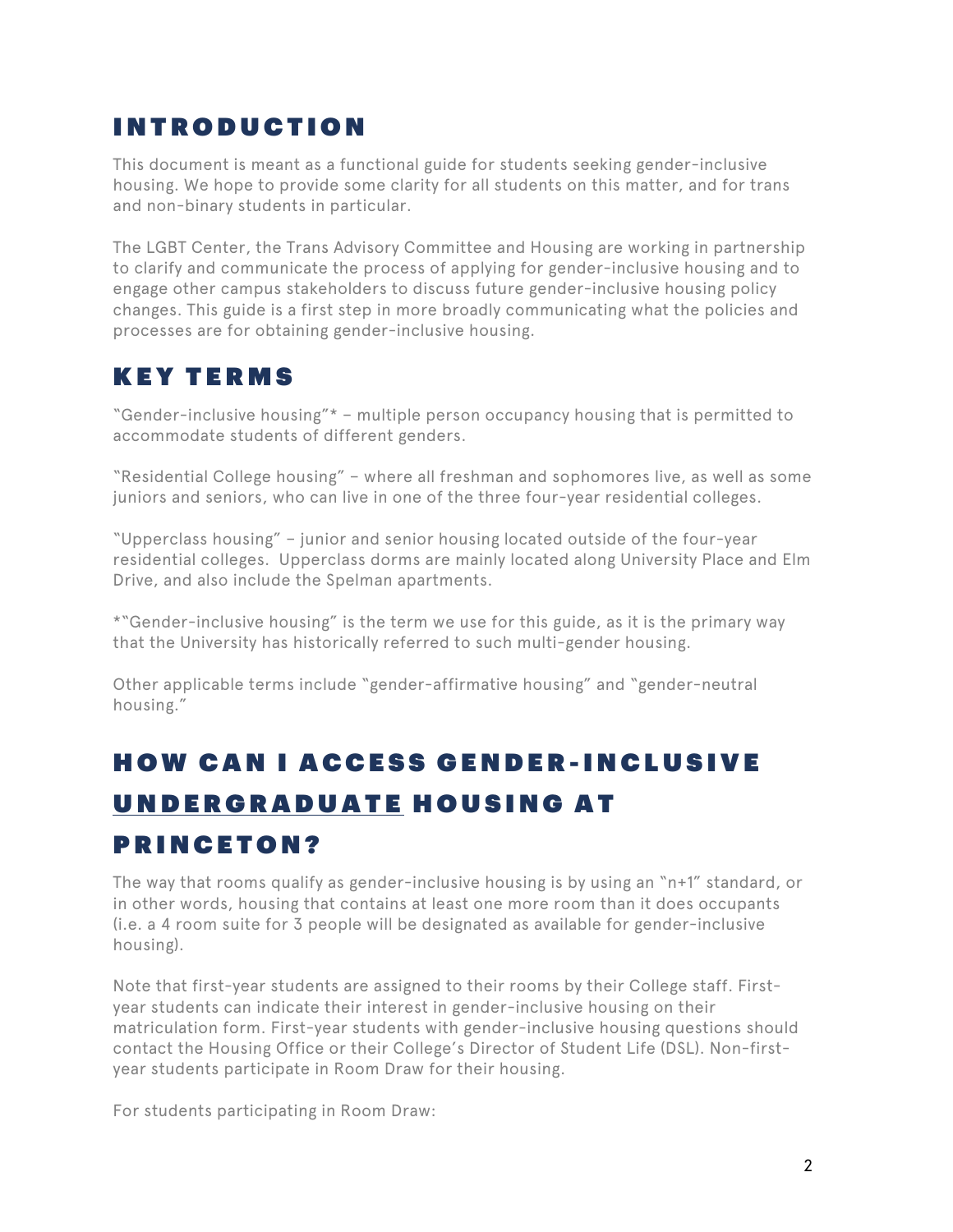Step 1: Search out rooms that are n+1 first by consulting the chart below to see where gender-inclusive rooms are located. Next, navigate the Housing and Real Estate Services website at hres.princeton.edu. Click "Undergraduate Housing" and then click "Explore" to find floor plans of rooms in the relevant area of campus.

Step 2 (optional): In conjunction with the previous step, you have the option (not required) to contact your Director of Student Life (DSL) to let them know that want or need gender-inclusive housing. Especially if gender-neutral housing is a need for you, it may be helpful to communicate with your DSL so they can help advocate for you. If you are seeking upperclassman housing, the Manager of Undergraduate Housing (Angie Hodgeman) would be the key contact to ask questions and/or share your need. (Scroll down or the contact information of all the DSLs and others who can advocate for you, if you wish.)

Step 3: Follow up with these administrators as needed throughout your process, and when the time comes, utilize your draw time to secure a room. Should no genderinclusive rooms be available at your draw time to meet your need it's important to communicate with administrators so they can help you find appropriate housing from the wait list.

Step 4: Through HRES, finalize your housing contract.

## HOW CAN I ACCESS GENDER - INCLUSIVE GRADUATE HOUSING AT PRINCETON?

Graduate students are housed in the Old Graduate College and New Graduate College dorms, the Graduate Annexes, and graduate apartments. All graduate housing, except for the New Graduate College dorms, can be assigned without regard to gender.

First-year graduate students are assigned to their rooms by the Graduate Housing Office. First-year graduate students who desire to be assigned to gender-inclusive housing should indicate this in the "Comments" section of the Graduate Housing Form.

Continuing students who participate in Room Draw can select any available room or apartment, except for New Graduate College rooms, without regard to gender.

If you have any further questions, contact the Manager for Graduate Housing: (609)-258- 3460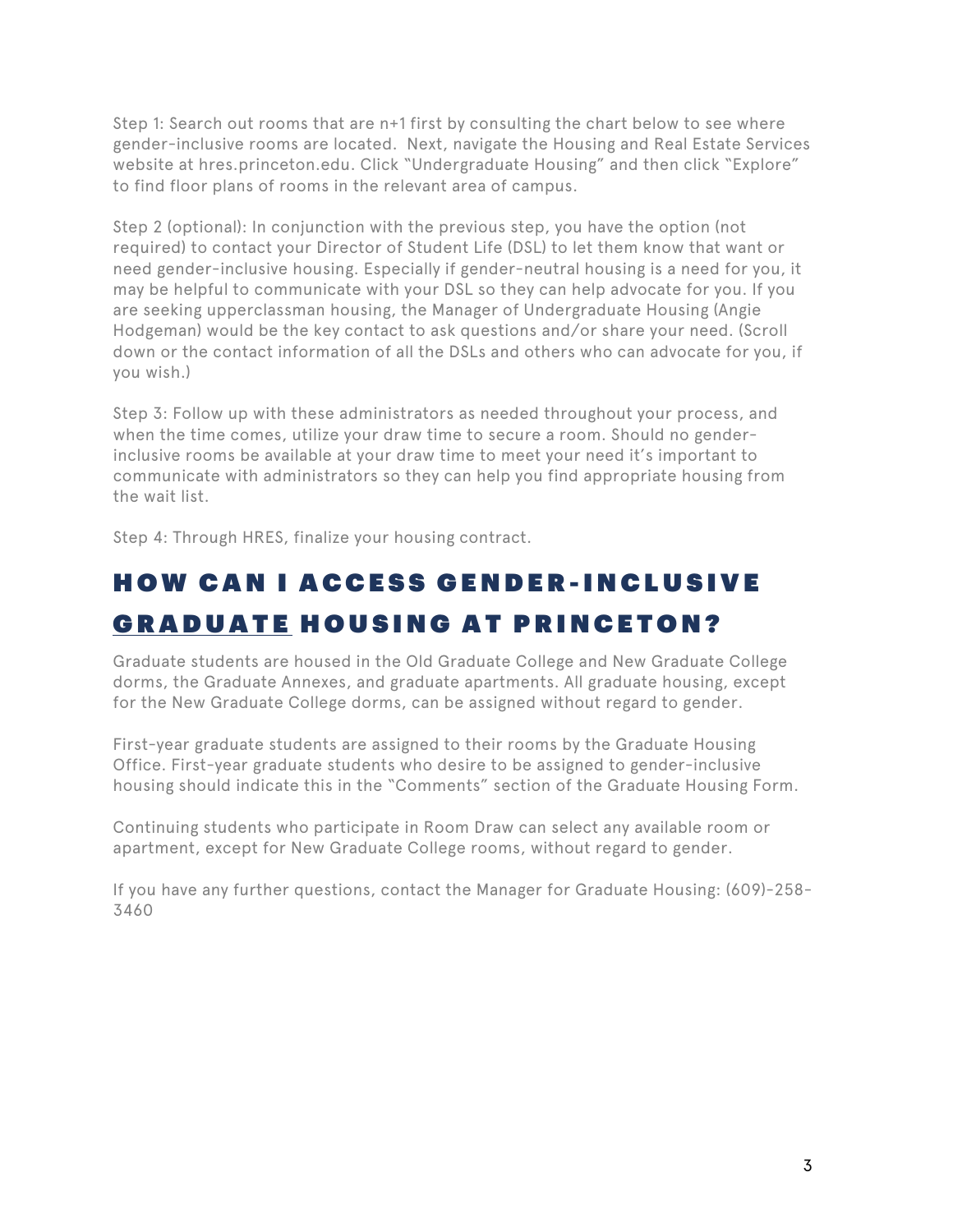# AVAILABLE GENDER - INCLUSIVE UNDERGRADUATE ROOMS:

See the chart below for the number of potentially available gender-inclusive housing bed spots in each area of campus. As the chart demonstrates, neither Wilson nor Rockefeller had any gender-inclusive housing in 2015-16, but note that for the 2016-17 school year, Wilson will be opening up 3 gender-inclusive rooms of 4 students each (12 students total). Rockefeller will not have any gender-inclusive housing in 2016-17.



There were a total of 529 beds in gender-inclusive housing for the 2015-16 school year, and that figure will increase to 541 with the additional Wilson beds in 2016-17. This number represents about 10% of the University's total undergraduate housing. However, please note that since those seeking gender-inclusive housing are not given preference over their peers who are not, whether or not these beds are filled by students seeking gender-inclusive housing depends on draw times and availability. To illustrate, only 57 out of 529 gender-inclusive beds were drawn by mixed gender groups in the Spring 2015 Room Draw. However, some students may have been unable to access gender-inclusive housing because of their draw times and availability.

If placement in gender-inclusive housing is important to your wellbeing, it is important that you contact your Director of Student Life and/or Housing.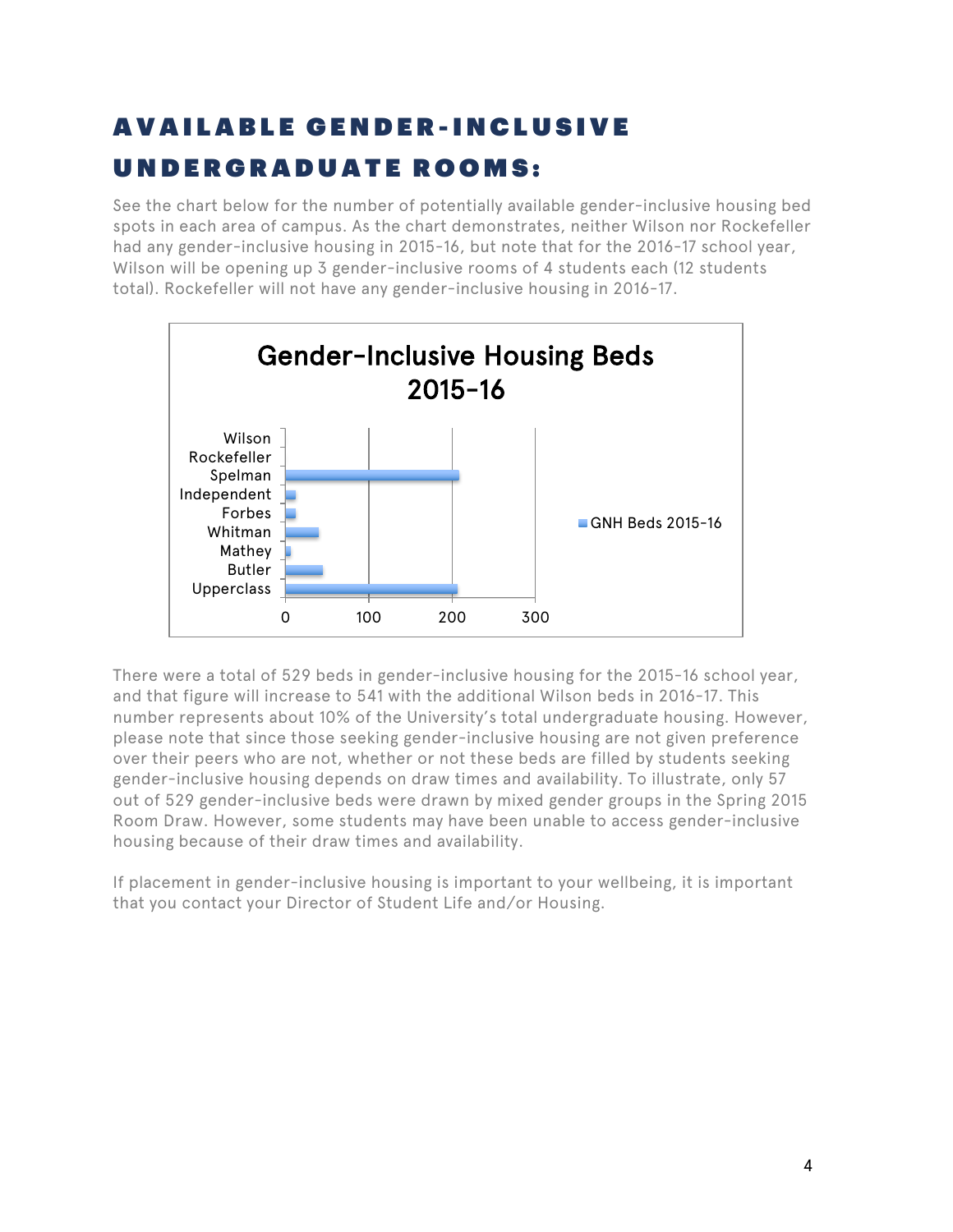### RESOURCES/CONTACTS

It is important for students to know whom they can contact with their gender and housing-related questions. Here is a list of administrators whose job it is to help advise and accommodate you.

#### Residential College Directors of Student Life

-Aaron King, Wilson College: -aaking@princeton.edu -(609)-258-3281 -201 E. Wilcox Hall -Alexis Andres, Butler College: -aandres@princeton.edu -(609)-258-3474 -Wu Hall, 2<sup>nd</sup> Floor -Amy Ham Johnson, Rockefeller College: -amyham@princeton.edu -(609)-258-2652 -203 Madison Hall -Darleny Cepin, Mathey College: -dcepin@princeton.edu -(609)-258-8845 -Hamilton Hall, 2<sup>nd</sup> Floor -Momo Wolapaye, Whitman College: -momo@princeton.edu -(609)-258-8145 -North Hall, Building C -Mellisa Thompson, Forbes College: -mellisat@princeton.edu -(609)-258-4825 -Forbes College Lower Level

#### Housing and Real Estate Services

-Angela Hodgeman, Manager for Undergraduate Housing: -hodgeman@princeton.edu -(609)-258-3461 -502 New South Building -Manager for Graduate Housing: -(609)-258-3460 -Lisa DePaul, Associate Director of Student Housing: -ldepaul@princeton.edu -(609)-258-2517 -501 New South Building

#### Other Administrative Support

-Judy Jarvis – Director, LGBT Center -jj20@princeton.edu -(609)-258-0524 -246A Frist Campus Center -Andy Cofino – Program Coordinator, LGBT Center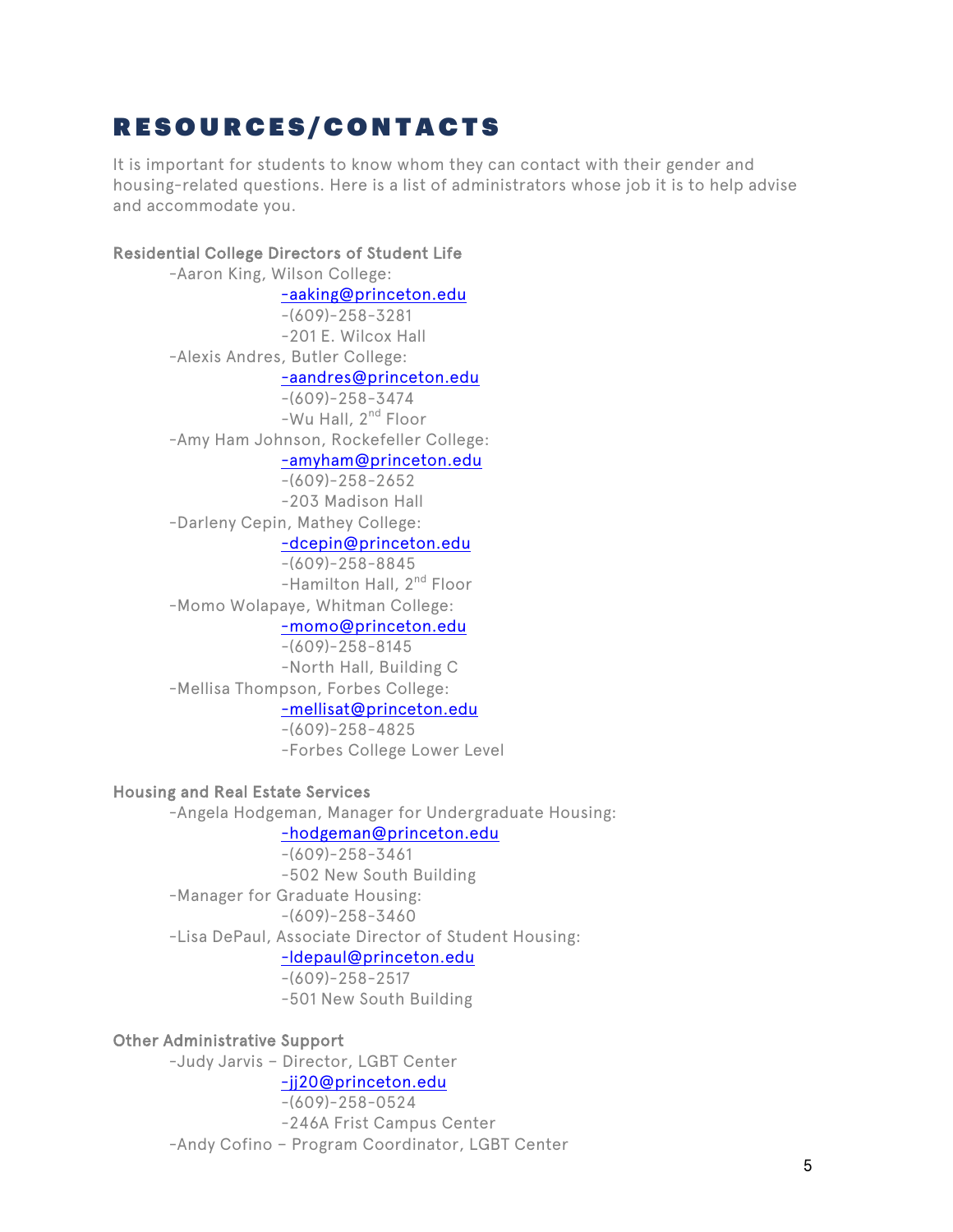-acofino@princeton.edu

-(609)-258-7400 -246 Frist Campus Center -Rochelle W. Calhoun – Vice President for Campus Life -rochelle.calhoun@princeton.edu -(609)-258-3056 -220 Nassau Hall -Michele Minter – Vice Provost for Institutional Equity and Diversity and Co-Chair of Trans Advisory Committee mminter@princeton.edu  $-(609)-258-6110$ -204 Nassau Hall -Debbie Bazarsky – Manager, Diversity & Inclusion, Human Resources and Co-Chair of Trans Advisory Committee -bazarsky@princeton.edu -(609)-258-9460

-317 New South Building

### FREQUENTLY ASKED QUESTIONS (FAQs)

What about gender-inclusive bathrooms?

• Information on gender-inclusive restrooms is not in the scope of this guide, but see the following link for a map of all gender-inclusive and single-stall restrooms on campus: http://www.princeton.edu/lgbt/resources/on-campus/genderfree-bathrooms/

If I'm not trans, why is this relevant to me?

- You can be an ally to your transgender, genderqueer, non-binary, gendernonconforming, etc. friends by pointing them to this guide.
- You may also have other strong reasons for wanting to live with friends of another gender, in which case you can also go through this process and reach out to administrators with your concerns.